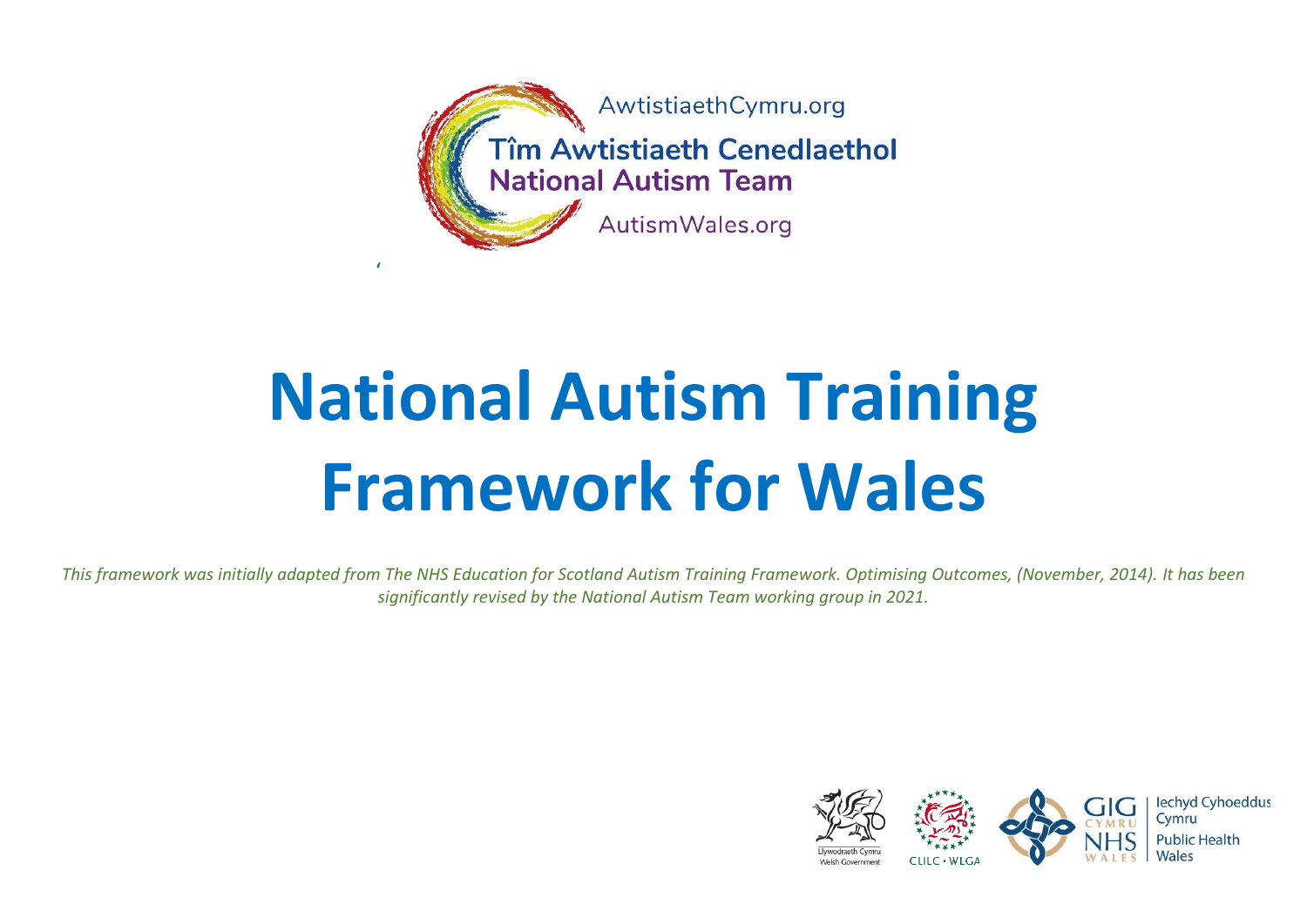

## **Contents**

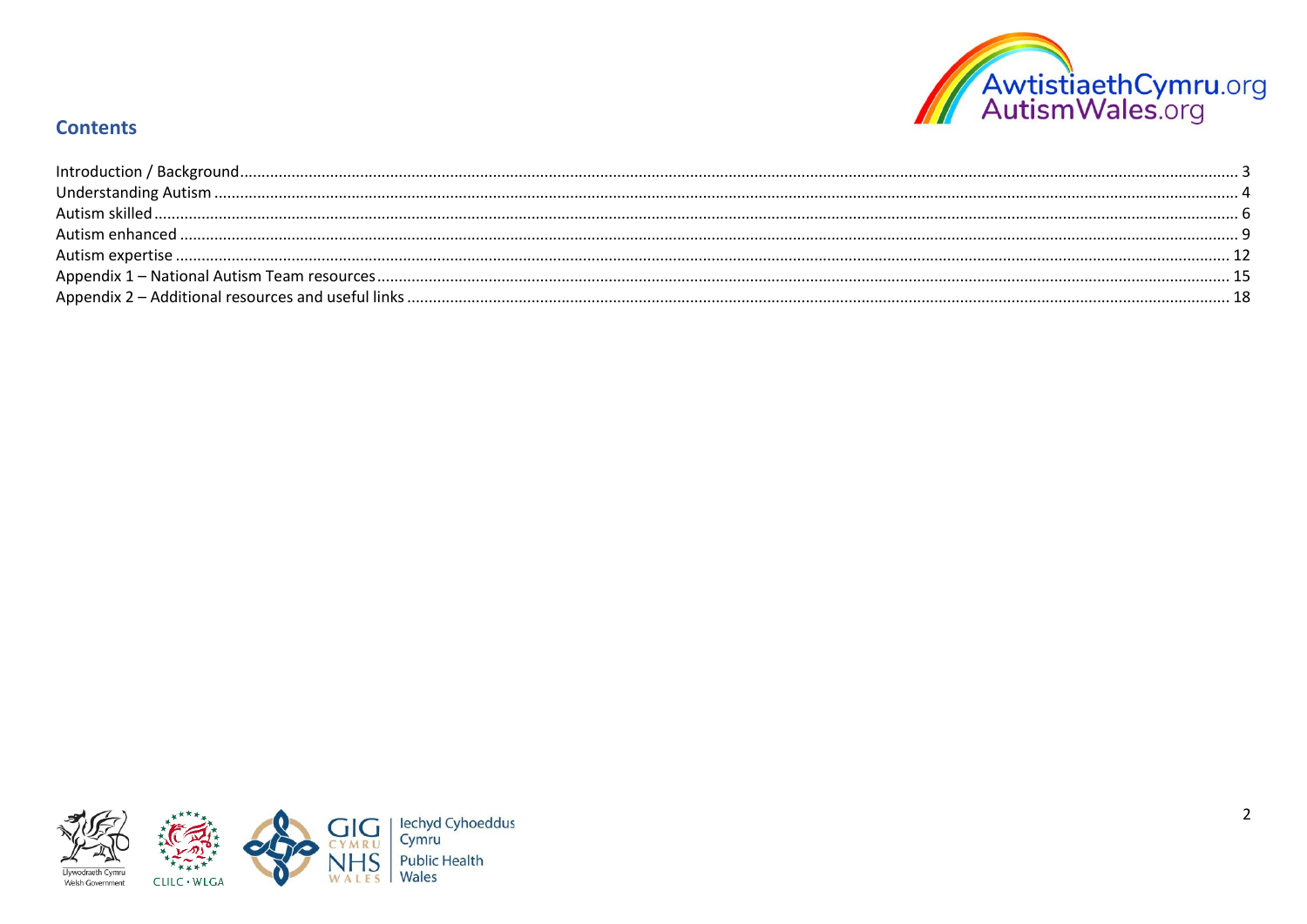## <span id="page-2-0"></span>**Introduction / Background**



In response to numerous queries around the content of training for professionals working with Autistic

people, we developed a training framework to help commissioners plan and implement training. Based on the NHS Education for Scotland Autism Training Framework, Optimising Outcomes, (November, 2014) we hope that this will help to support consistency of training across Wales.

To ensure that our framework aligned to the new code, the National Autism Team set up a multi-disciplinary diverse working group to co produce an updated framework and look at the training and workforce implications of the Code of Practice for the delivery of autism services for organisations.

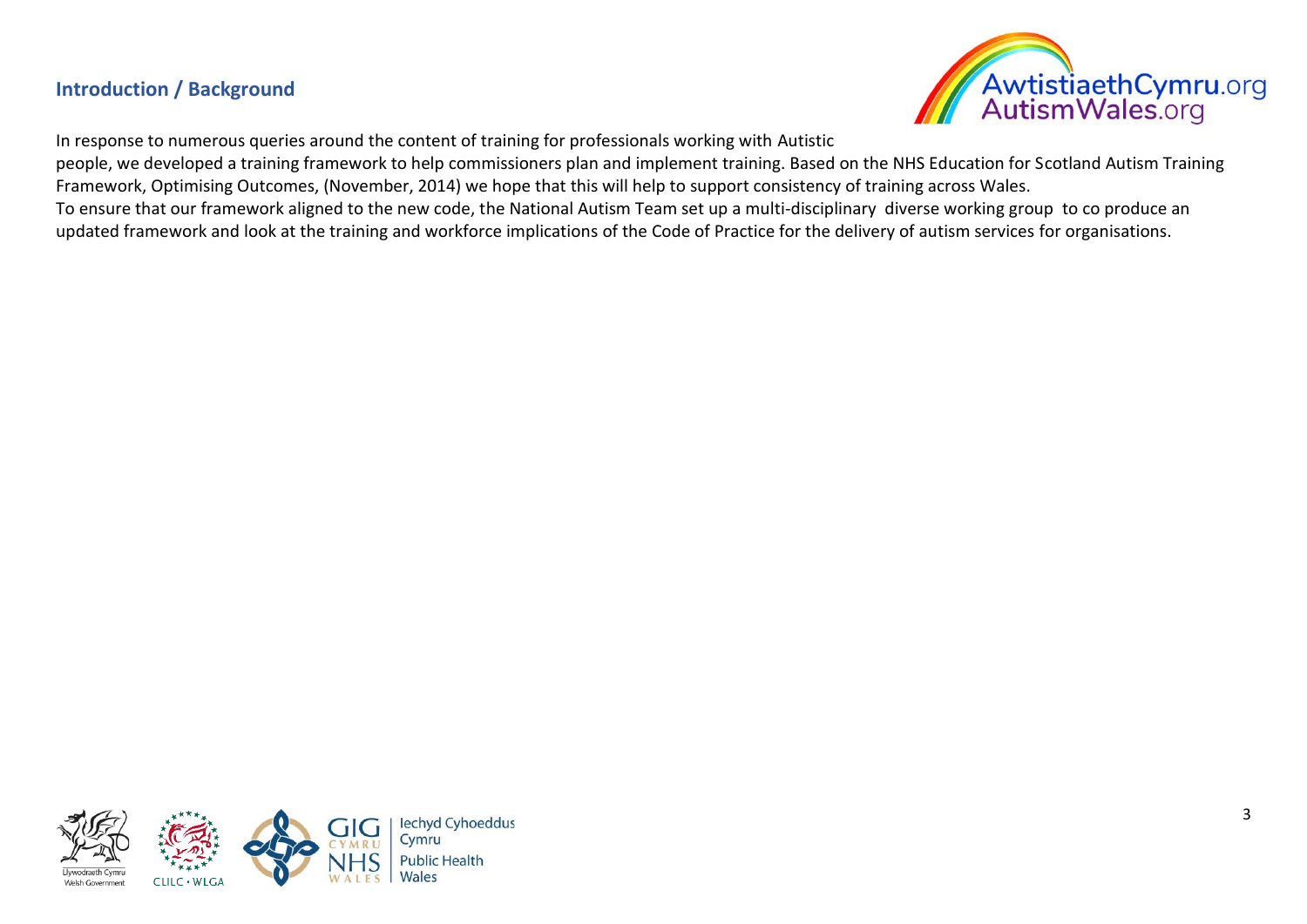## <span id="page-3-0"></span>**Understanding Autism**



| I want to improve the lives of Autistic people and their families in Wales by gaining a greater understanding of autism.      |
|-------------------------------------------------------------------------------------------------------------------------------|
| Knowledge of can include:                                                                                                     |
| Basic level understanding of autism and the ways in which it can affect the daily lives of Autistic people                    |
| Understanding the impact that autism has on people's lives<br>$\bullet$                                                       |
| Understanding the impact of environmental factors on Autistic people<br>$\bullet$                                             |
| Understanding the differences in an Autistic person's sensory experience<br>$\bullet$                                         |
| Understanding the social barriers that may impact on Autistic people's lives                                                  |
| Understanding effective communication methods                                                                                 |
| Understanding the importance of patterns and routines in providing a structure for Autistic people's daily lives<br>$\bullet$ |
| Understanding that each Autistic person is unique                                                                             |
| What is Autism? & Autism Aware certification scheme                                                                           |
| https://AutismWales.org/en/education/autism-aware-certification/                                                              |
| <b>Can You See Me? scheme</b>                                                                                                 |
| https://AutismWales.org/en/i-am-autistic/resources-for-you/can-you-see-me/                                                    |
| <b>Autism Aware Organisation</b>                                                                                              |
| https://AutismWales.org/en/education/autism-aware-certification/autism-aware-organisations/                                   |
| <b>Adapting practice in specific community facing services:</b>                                                               |
| <b>Employment scheme</b>                                                                                                      |
| https://AutismWales.org/en/employment/i-support-autistic-people-seeking-employment/working-with-autism-                       |
| scheme/                                                                                                                       |
| <b>Employer HR Scheme</b>                                                                                                     |
|                                                                                                                               |





| lechyd Cyhoeddus<br>| Cymru **Public Health** Wales

**RU** 

IS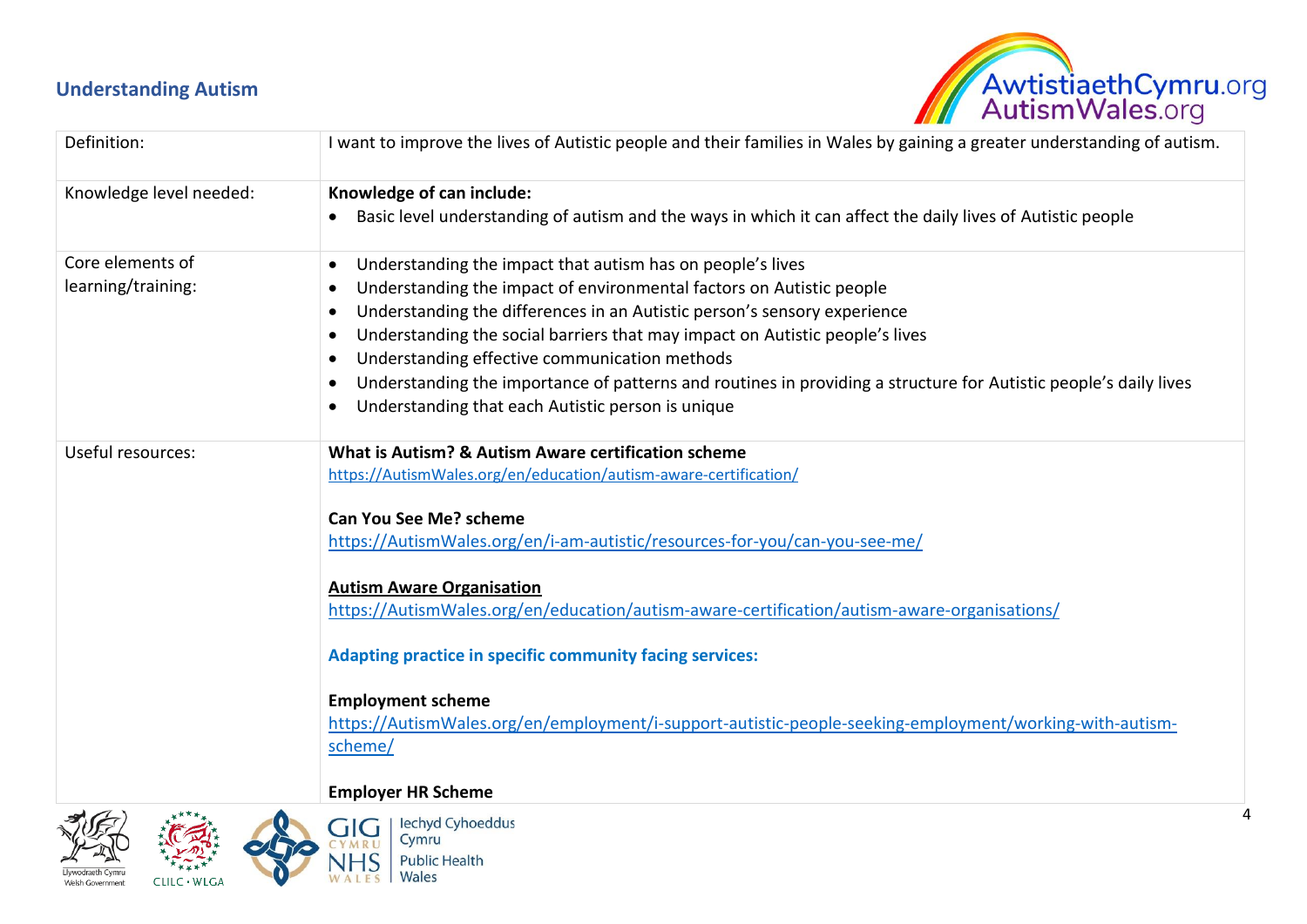

| https://AutismWales.org/en/employment/i-am-an-employer/employer-certificated-human-resources-scheme/                                             |
|--------------------------------------------------------------------------------------------------------------------------------------------------|
| NEW - E-LEARNING                                                                                                                                 |
| <b>MODULE 1:</b><br>Understanding Autism - a structured e- learning module which incorporates existing resource from the 'What is Autism? Film'. |
| If you are commissioning training at this level please see the separate advice sheet on our website.                                             |

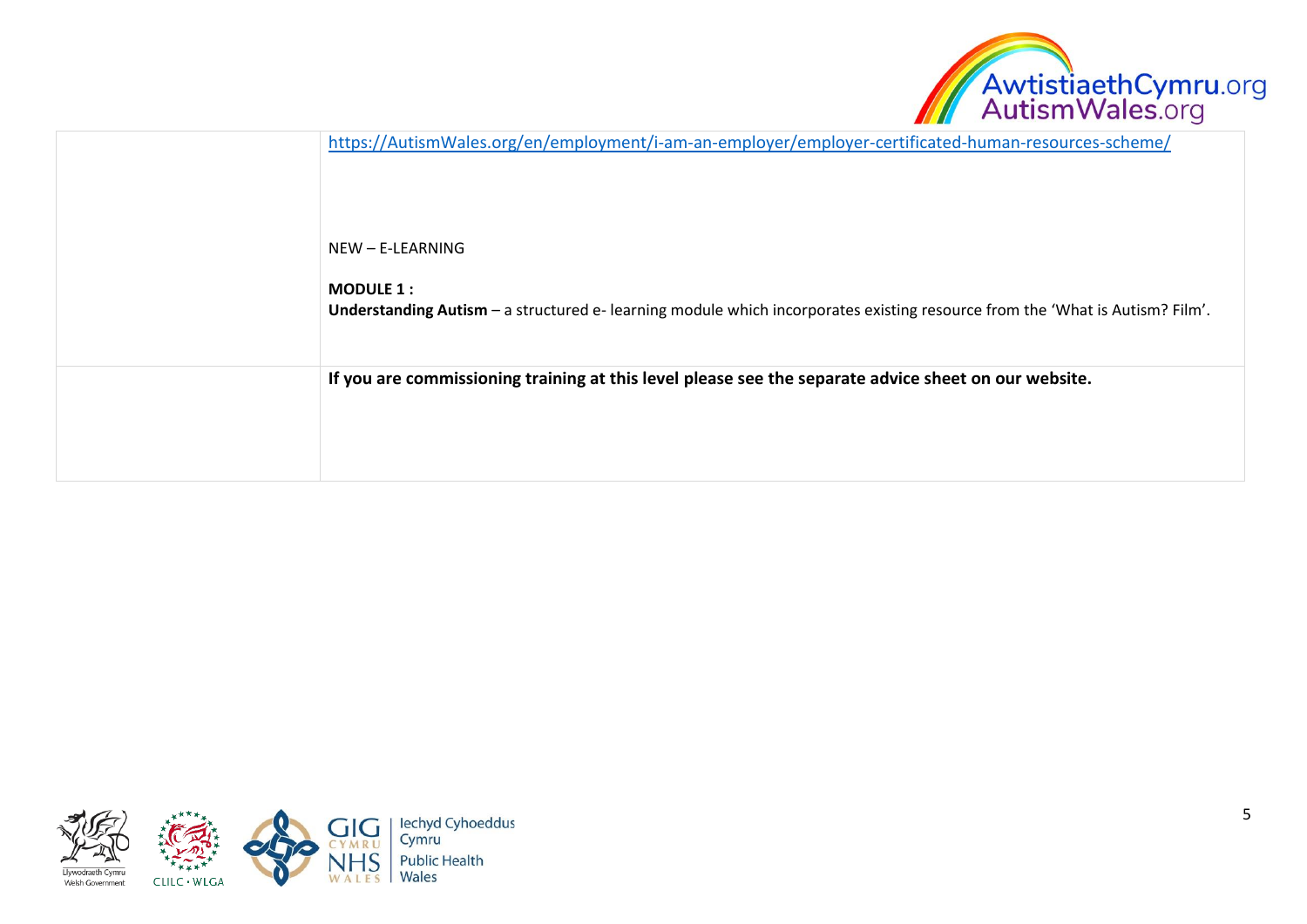## <span id="page-5-0"></span>**Autism skilled**



| Definition:                            | I work directly with people, some of whom may be autistic. I want to be able to adapt my practice to better meet the<br>needs of the people I work with.                                                                                                                                                                                                                                                                                                                                                                              |
|----------------------------------------|---------------------------------------------------------------------------------------------------------------------------------------------------------------------------------------------------------------------------------------------------------------------------------------------------------------------------------------------------------------------------------------------------------------------------------------------------------------------------------------------------------------------------------------|
| Knowledge level needed:                | Knowledge of can include:<br>Awareness of autism presentation<br>$\bullet$<br>Recognising the SIGNS of autism including strengths<br>Able to make adaptations to working practices and physical environments                                                                                                                                                                                                                                                                                                                          |
| Core elements of<br>learning/training: | In addition to core elements of Understanding Autism section;<br>Understanding how to adapt practice to accommodate core features, including communication and sensory<br>differences.<br>Understanding Co-occurring conditions and differential diagnosis and how they relate to autism<br>Understanding how and when to refer or signpost to more specialist services - pathway/seeking<br>consultation/referral route<br>Understanding the vulnerabilities related to autism and its implications in safeguarding and POVA matters |
| Useful resources:                      | <b>E-learning for Health and Social Care Professionals</b><br>Adapting practice in specific health, education and community facing services:                                                                                                                                                                                                                                                                                                                                                                                          |
|                                        | Early Years - https://AutismWales.org/en/education/i-work-in-an-early-years-setting/                                                                                                                                                                                                                                                                                                                                                                                                                                                  |
|                                        | Primary School - https://AutismWales.org/en/education/i-work-in-a-primary-school/                                                                                                                                                                                                                                                                                                                                                                                                                                                     |
|                                        | Secondary School - https://AutismWales.org/en/education/i-work-in-a-secondary-school/                                                                                                                                                                                                                                                                                                                                                                                                                                                 |
|                                        | Further Education - https://AutismWales.org/en/education/i-work-in-a-further-education-institute/training-films-for-<br>tutor-and-teaching-support-staff/                                                                                                                                                                                                                                                                                                                                                                             |





Wales

W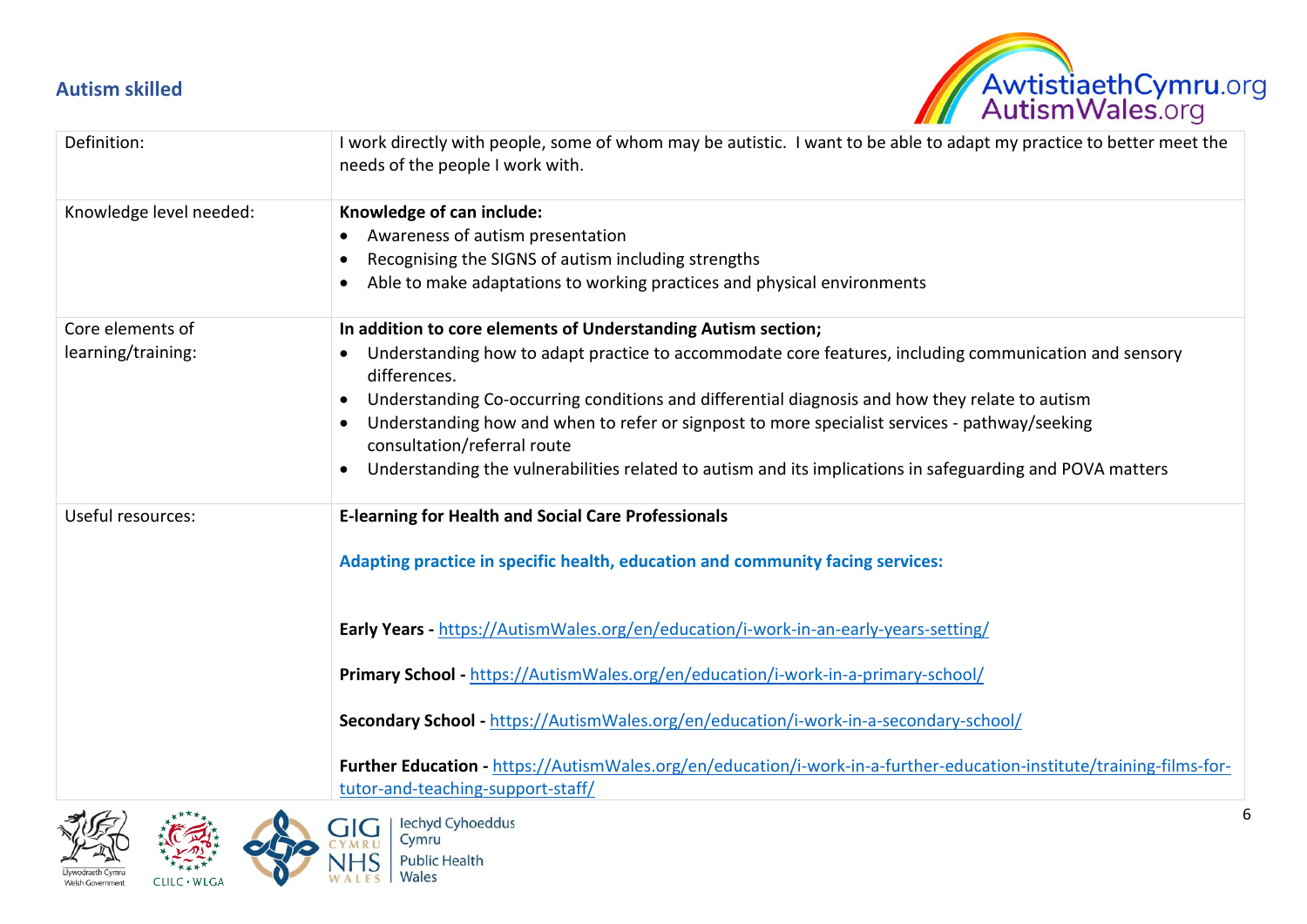

| <b>Housing Providers</b><br>https://AutismWales.org/en/community-services/i-work-in-housing/housing-certificated-training-scheme/<br><b>Emergency Services</b><br>https://AutismWales.org/en/community-services/i-work-in-the-emergency-services/emergency-services-training-<br>film/<br><b>Case studies:</b><br>Case Studies - Awtistiaeth Cymru   Autism Wales   National Autism Team<br><b>Working with Willow</b><br><b>Getting to know Gerraint</b><br>Hazel's story | Work based learning providers - https://AutismWales.org/en/education/i-am-a-work-based-learning- |
|----------------------------------------------------------------------------------------------------------------------------------------------------------------------------------------------------------------------------------------------------------------------------------------------------------------------------------------------------------------------------------------------------------------------------------------------------------------------------|--------------------------------------------------------------------------------------------------|
|                                                                                                                                                                                                                                                                                                                                                                                                                                                                            |                                                                                                  |
|                                                                                                                                                                                                                                                                                                                                                                                                                                                                            |                                                                                                  |
|                                                                                                                                                                                                                                                                                                                                                                                                                                                                            |                                                                                                  |
|                                                                                                                                                                                                                                                                                                                                                                                                                                                                            |                                                                                                  |
|                                                                                                                                                                                                                                                                                                                                                                                                                                                                            |                                                                                                  |

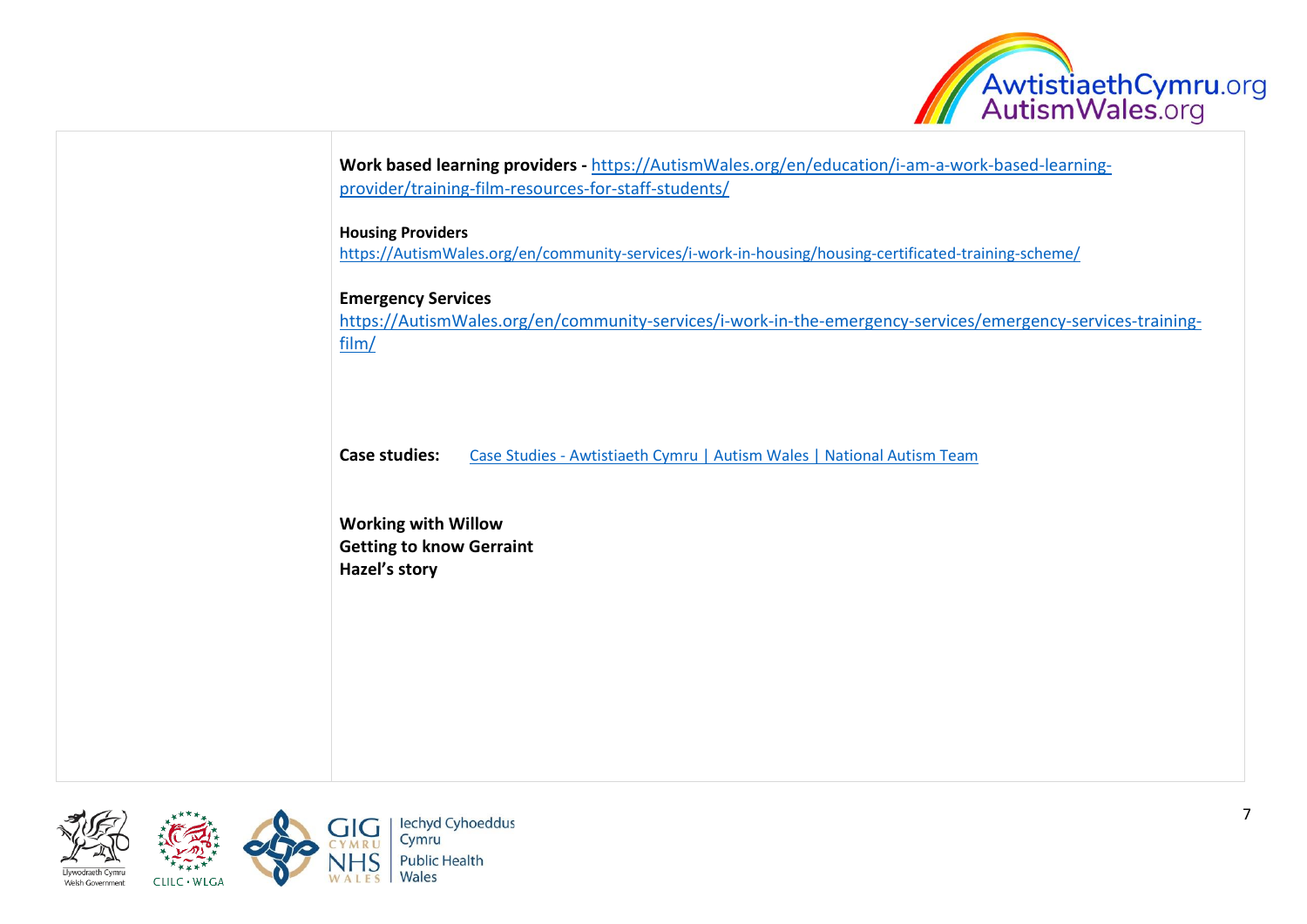

| NEW: E-LEARNING - exact detail to be confirmed<br><b>MODULE 2:</b><br><b>Assessments</b><br><b>MODULE 3:</b><br>Call handling - for IAA, anyone who takes calls and offers advice<br><b>MODULE 4:</b><br>Commissioning - LA and HBS to ensure that their contracting and commissioning staff have the necessary skills,<br>knowledge, and experience to effectively procure and monitor provision both in house and from 3rd party<br>organisations.<br><b>MODULE 5:</b><br>Goal setting/making plans<br>MODULE 6:<br><b>Sensory</b><br>If you are commissioning training at this level please see the separate advice sheet on our website. |  |
|----------------------------------------------------------------------------------------------------------------------------------------------------------------------------------------------------------------------------------------------------------------------------------------------------------------------------------------------------------------------------------------------------------------------------------------------------------------------------------------------------------------------------------------------------------------------------------------------------------------------------------------------|--|
|                                                                                                                                                                                                                                                                                                                                                                                                                                                                                                                                                                                                                                              |  |
|                                                                                                                                                                                                                                                                                                                                                                                                                                                                                                                                                                                                                                              |  |
|                                                                                                                                                                                                                                                                                                                                                                                                                                                                                                                                                                                                                                              |  |
|                                                                                                                                                                                                                                                                                                                                                                                                                                                                                                                                                                                                                                              |  |
|                                                                                                                                                                                                                                                                                                                                                                                                                                                                                                                                                                                                                                              |  |
|                                                                                                                                                                                                                                                                                                                                                                                                                                                                                                                                                                                                                                              |  |
|                                                                                                                                                                                                                                                                                                                                                                                                                                                                                                                                                                                                                                              |  |
|                                                                                                                                                                                                                                                                                                                                                                                                                                                                                                                                                                                                                                              |  |
|                                                                                                                                                                                                                                                                                                                                                                                                                                                                                                                                                                                                                                              |  |

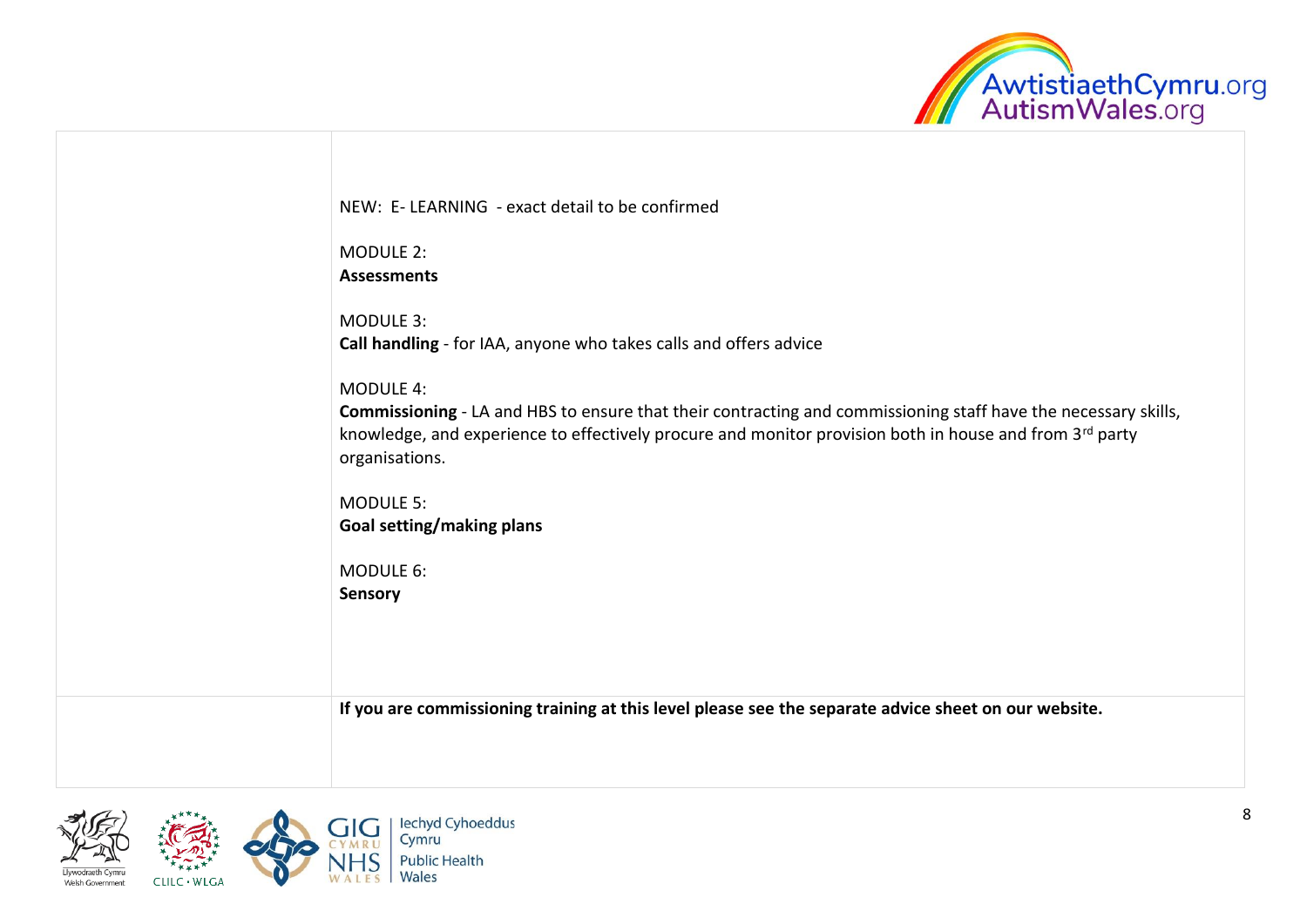## <span id="page-8-0"></span>**Autism enhanced**



| Definition:                            | I work directly with Autistic people.                                                                                                                                                                                                                                                            |
|----------------------------------------|--------------------------------------------------------------------------------------------------------------------------------------------------------------------------------------------------------------------------------------------------------------------------------------------------|
|                                        | My role may involve some or all of the following;                                                                                                                                                                                                                                                |
|                                        | adapting my practice to meet specific needs                                                                                                                                                                                                                                                      |
|                                        | Advising others on implementing specific programmes/ interventions with Autistic people                                                                                                                                                                                                          |
|                                        | provide specific support                                                                                                                                                                                                                                                                         |
|                                        | assessments                                                                                                                                                                                                                                                                                      |
|                                        | making appropriate referrals to specialist services                                                                                                                                                                                                                                              |
|                                        | participating in diagnostic assessment process                                                                                                                                                                                                                                                   |
| Knowledge level needed:                | Knowledge of can include:                                                                                                                                                                                                                                                                        |
| Delivering planned interventions       | Screening and Diagnostic assessment of autism<br>$\bullet$                                                                                                                                                                                                                                       |
|                                        | Delivering planned interventions with Autistic people under expert supervision in a variety of settings. This may<br>include specialist autism services.                                                                                                                                         |
|                                        | Differential diagnosis and co-occurring conditions; prevalence; trajectory; outcome                                                                                                                                                                                                              |
| Core elements of<br>learning/training: | In addition to core elements of Autism Skilled section;                                                                                                                                                                                                                                          |
|                                        | How autism is defined and diagnosed                                                                                                                                                                                                                                                              |
|                                        | Diagnostic systems and criteria<br>$\bullet$                                                                                                                                                                                                                                                     |
|                                        | Screening and diagnostic tools for autism                                                                                                                                                                                                                                                        |
|                                        | Integrated assessments                                                                                                                                                                                                                                                                           |
|                                        | Co-occurring conditions and differential diagnoses                                                                                                                                                                                                                                               |
|                                        | Associated factors: sensory processing; including interoception<br>$\bullet$                                                                                                                                                                                                                     |
|                                        | Co-occurring conditions: neurodevelopmental (ADHD, ADD, DCD/Dyspraxia, Dyscalculia, Dyslexia) mental health<br>$\bullet$<br>conditions (eating disorders-ARFID, OCD, Gender Dysphoria, PTSD, Attachment Disorder) physical health<br>conditions (Epilepsy, Fibromyalgia, Ehlers Danlos Syndrome) |
| $\mathcal{A}(\mathcal{L})$             | $\bigcap I \bigcap$ I locked Cuboodduc                                                                                                                                                                                                                                                           |



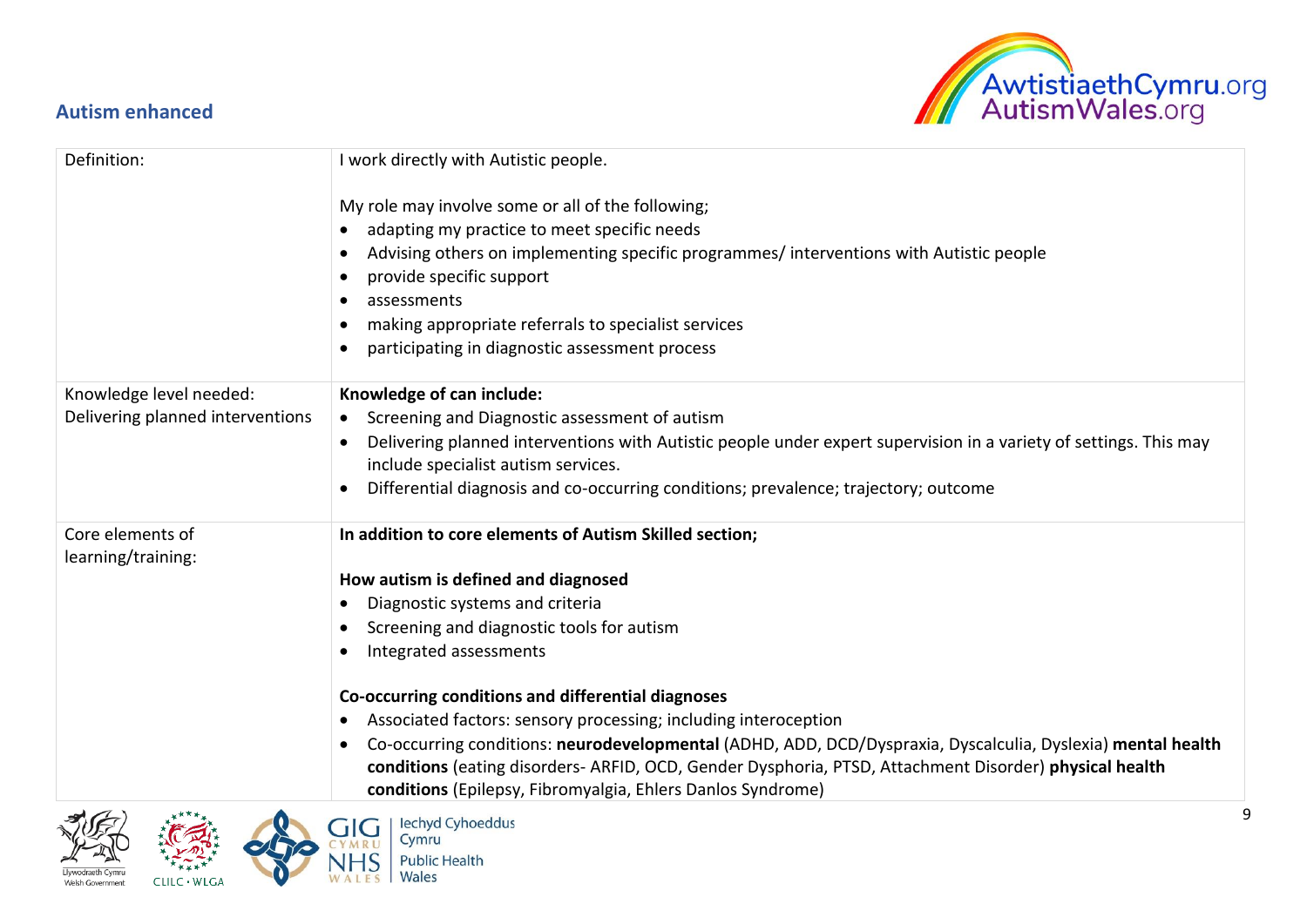

|                   | Impact on individual and family in relation to complex and co-occurring conditions                                                                              |
|-------------------|-----------------------------------------------------------------------------------------------------------------------------------------------------------------|
|                   | Intervention and support                                                                                                                                        |
|                   | UK and Welsh guidelines for management, support and intervention<br>$\bullet$                                                                                   |
|                   | Evidence-based intervention and support in relation to adapted working practices and physical environments                                                      |
|                   | Post diagnostic support for individuals, families and carers<br>$\bullet$                                                                                       |
|                   | Bio-social interventions with Autistic children and adults                                                                                                      |
|                   | Autism adapted risk assessment and risk management                                                                                                              |
|                   | <b>Management and Service delivery</b>                                                                                                                          |
|                   | Partnership work                                                                                                                                                |
|                   | Specialist supervision skills, training, and professional consultation                                                                                          |
| Useful resources: | <b>SIGNS of Autism</b><br>The Birthday Party - https://AutismWales.org/en/community-services/i-work-with-children-in-health-social-care/the-birthday-<br>party/ |
|                   | Early Years - https://AutismWales.org/en/education/i-work-in-an-early-years-setting/                                                                            |
|                   | Primary School - https://AutismWales.org/en/education/i-work-in-a-primary-school/                                                                               |
|                   | Secondary School - https://AutismWales.org/en/education/i-work-in-a-secondary-school/                                                                           |
|                   | Further Education - https://AutismWales.org/en/education/i-work-in-a-further-education-institute/training-films-for-<br>tutor-and-teaching-support-staff/       |

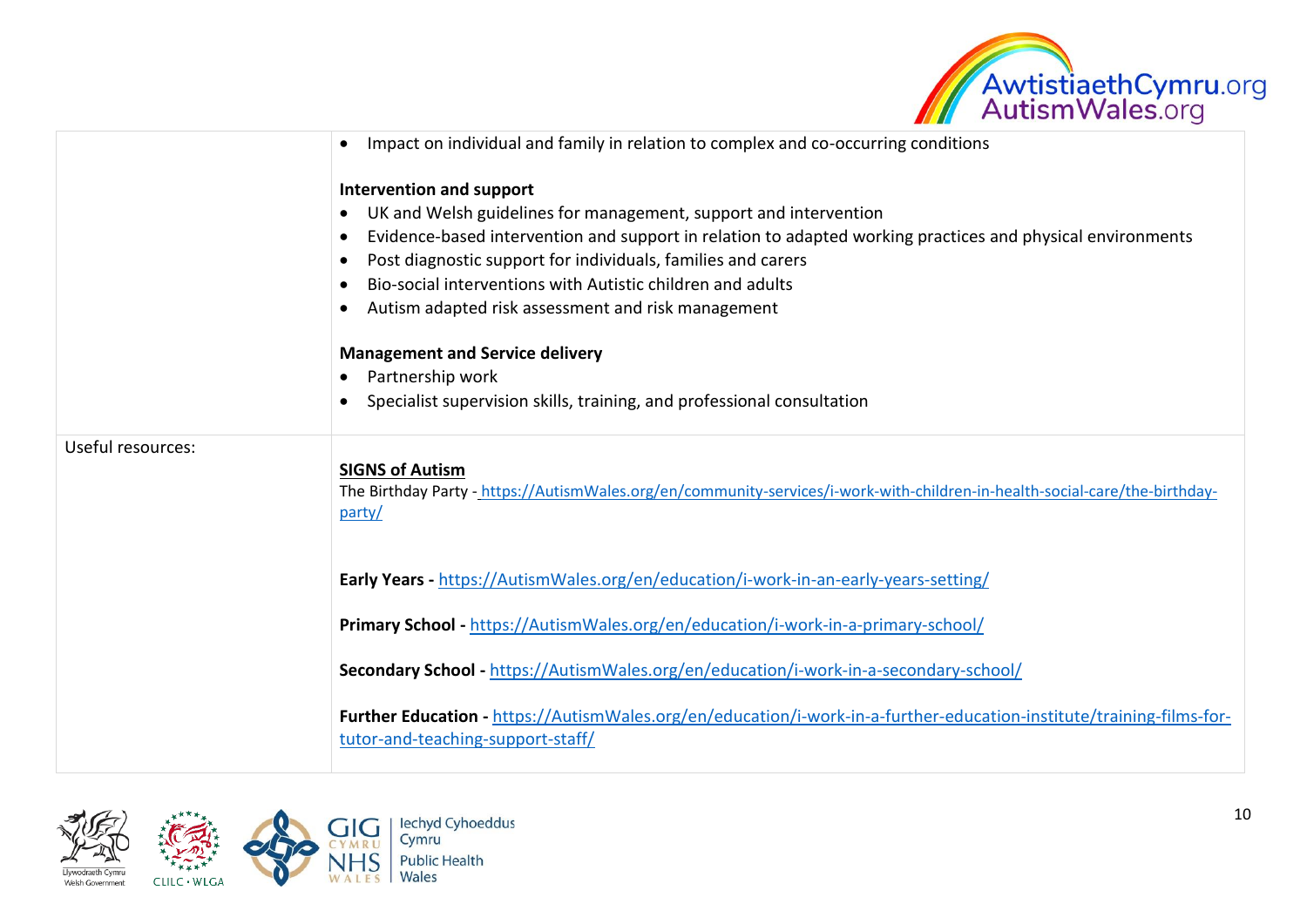

| Work based learning providers - https://AutismWales.org/en/education/i-am-a-work-based-learning-<br>provider/training-film-resources-for-staff-students/ |
|----------------------------------------------------------------------------------------------------------------------------------------------------------|
|                                                                                                                                                          |
| <b>Housing Providers</b>                                                                                                                                 |
| https://AutismWales.org/en/community-services/i-work-in-housing/housing-certificated-training-scheme/                                                    |
| <b>Emergency Services</b>                                                                                                                                |
| https://AutismWales.org/en/community-services/i-work-in-the-emergency-services/emergency-services-training-                                              |
| film/                                                                                                                                                    |
| <b>Webinars:</b>                                                                                                                                         |
|                                                                                                                                                          |
| Wenn Lawson - Self-discovery, Autism & Gender -                                                                                                          |
| Autism Wellbeing - Eating, Food and Diet                                                                                                                 |
| Paola Falcoski - Eating disorders and Autism                                                                                                             |
| AutSide Education and Training - Autism & Eating                                                                                                         |
| Tony Attwood - Autism and Family Dynamics                                                                                                                |
| Tony Attwood - Dual Diagnosis                                                                                                                            |
| <b>Primary Care training</b>                                                                                                                             |
|                                                                                                                                                          |
|                                                                                                                                                          |
| If you are commissioning training at this level please see the separate advice sheet on our website.                                                     |
|                                                                                                                                                          |
|                                                                                                                                                          |
|                                                                                                                                                          |

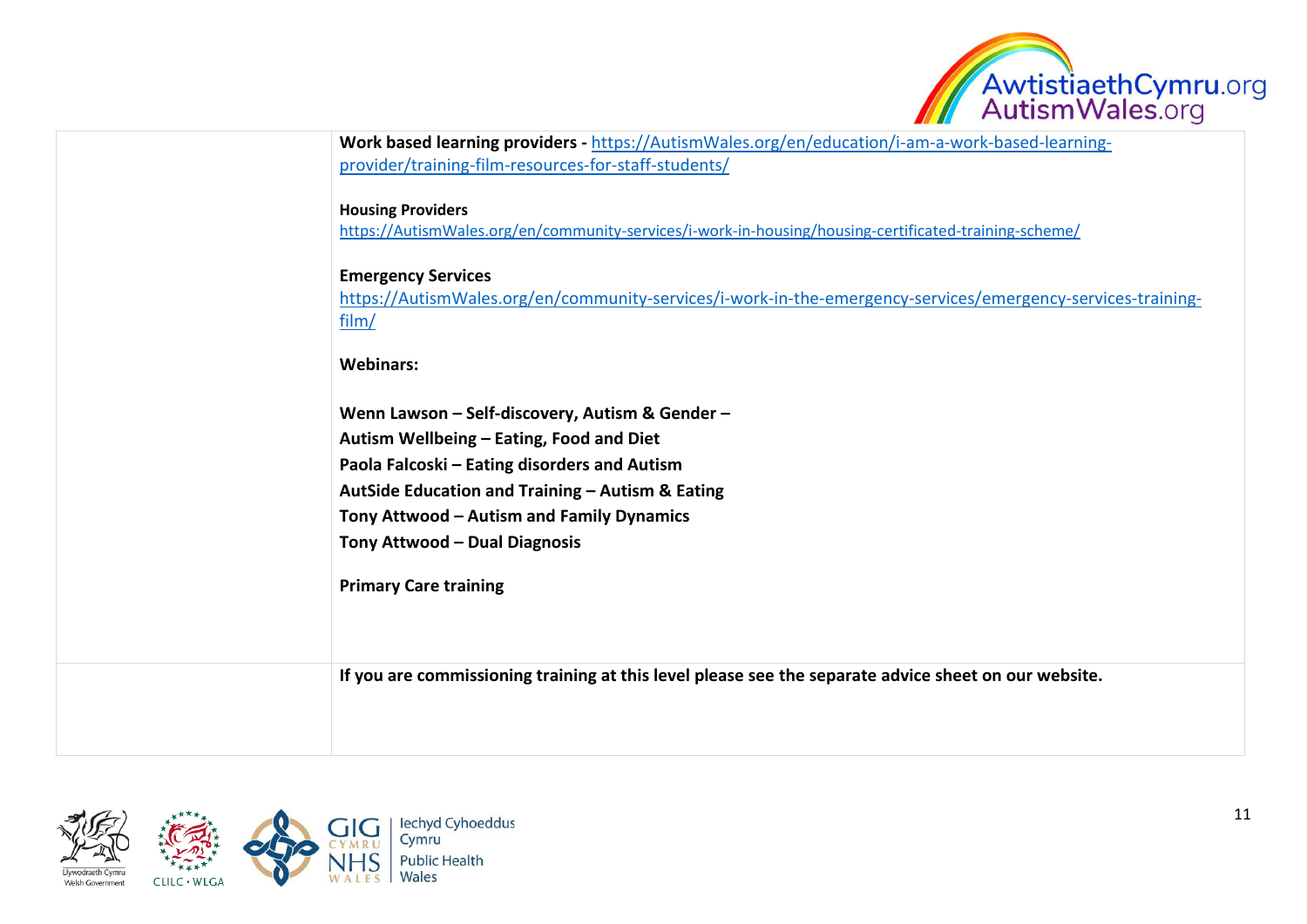## <span id="page-11-0"></span>**Autism expertise**



| Definition:             | I work directly with Autistic people with co-occurring conditions and/or complex needs. |
|-------------------------|-----------------------------------------------------------------------------------------|
|                         | My role may involve some or all of the following;                                       |
|                         | conduct diagnostic assessments<br>$\bullet$                                             |
|                         | conduct complex assessments<br>$\bullet$                                                |
|                         | differential diagnostic opinions<br>$\bullet$                                           |
|                         | provide specialist supervision/management<br>$\bullet$                                  |
|                         | delivering specialised training                                                         |
|                         | offer specialist consultancy advice and guidance                                        |
|                         | offer expert opinions<br>$\bullet$                                                      |
|                         | produce detailed plans, intervention strategies and reports                             |
| Knowledge level needed: | Knowledge of can include;                                                               |
|                         | understanding of:                                                                       |
|                         | A range of screening and assessment tools                                               |
|                         | Sensory profiling assessment<br>$\bullet$                                               |
|                         | Risk assessment<br>$\bullet$                                                            |
|                         | Differential diagnosis                                                                  |
|                         | Co-occurring conditions                                                                 |
|                         | Current scientific evidence                                                             |
|                         | Current research                                                                        |
|                         | skills and experience in:                                                               |
|                         | • Consultancy and supervision                                                           |
|                         | Adapted risk assessment                                                                 |
|                         | Differential diagnosis                                                                  |

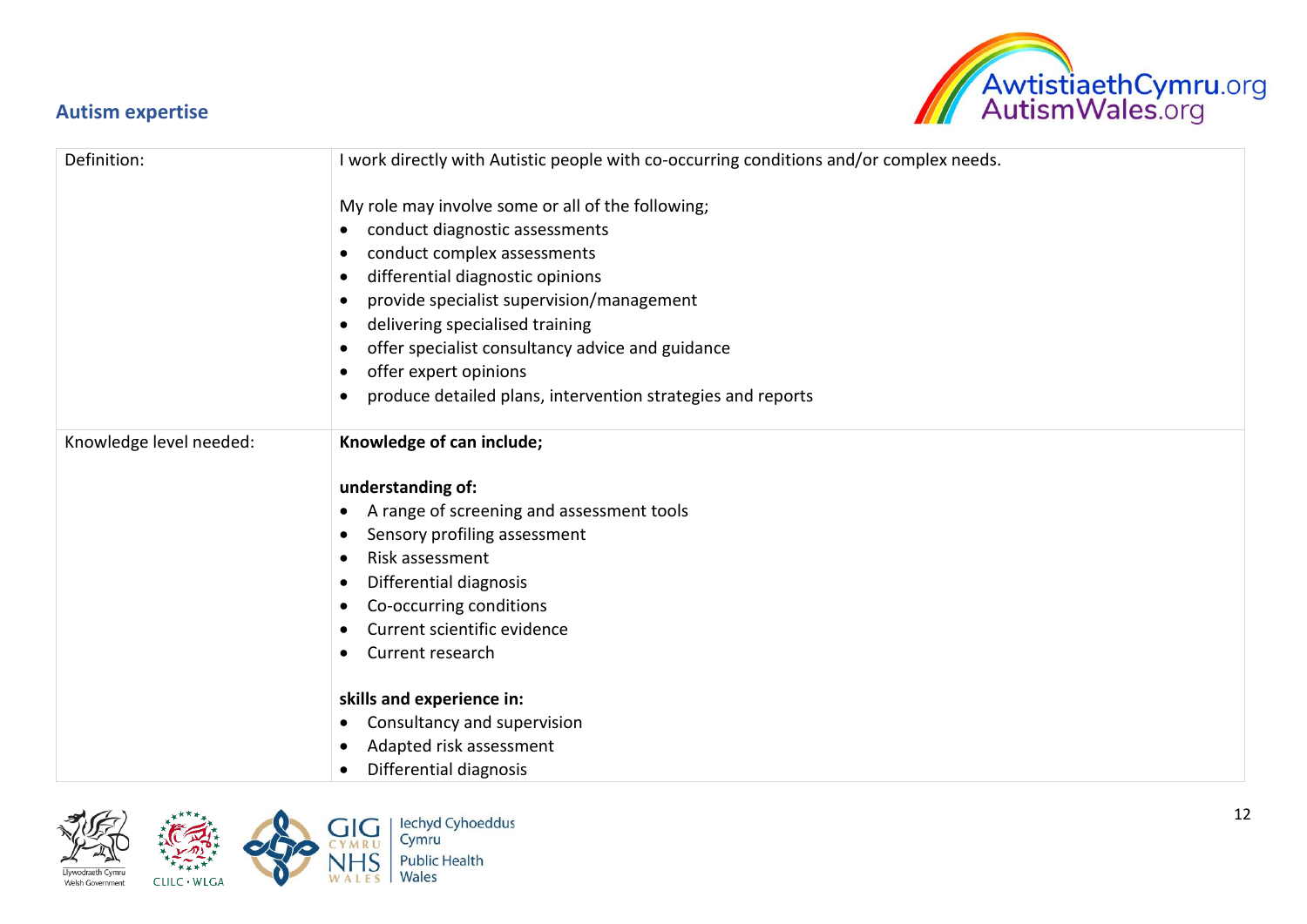

|                    | Co-occurring conditions<br>$\bullet$                                                                       |
|--------------------|------------------------------------------------------------------------------------------------------------|
|                    | Multi-element evidence-based intervention                                                                  |
|                    |                                                                                                            |
| Core elements of   | In addition to core elements of Autism Enhanced section;                                                   |
| learning/training: |                                                                                                            |
|                    | How autism is defined and diagnosed                                                                        |
|                    | Diagnostic systems and criteria                                                                            |
|                    | Screening and diagnostic tools for autism                                                                  |
|                    | Sensory profiling                                                                                          |
|                    | Co-occurring conditions and differential diagnoses                                                         |
|                    |                                                                                                            |
|                    | Co-occurring conditions and differential diagnoses                                                         |
|                    | Neurodevelopmental conditions                                                                              |
|                    | Mental health conditions                                                                                   |
|                    | Trauma and attachment including Adverse Childhood Experiences                                              |
|                    | Medical conditions/genetics                                                                                |
|                    | Individual profiles in autism                                                                              |
|                    | Impact on individual and family in relation to complex and co-occurring conditions                         |
|                    | Pathologic Demand Avoidance                                                                                |
|                    |                                                                                                            |
|                    | <b>Intervention and support</b>                                                                            |
|                    | UK and Welsh guidelines for management, support and intervention                                           |
|                    | Post diagnostic support needs for highly complex presenting problems for individuals, families, and carers |
|                    | Person centred approaches                                                                                  |
|                    | Bio-social interventions with Autistic children and adults                                                 |
|                    | Sensory interventions                                                                                      |
|                    | Evidence-based intervention and support in relation to adapted working practices and physical environments |
|                    | Specialist risk assessment and risk management within legislative and policy framework                     |
|                    |                                                                                                            |

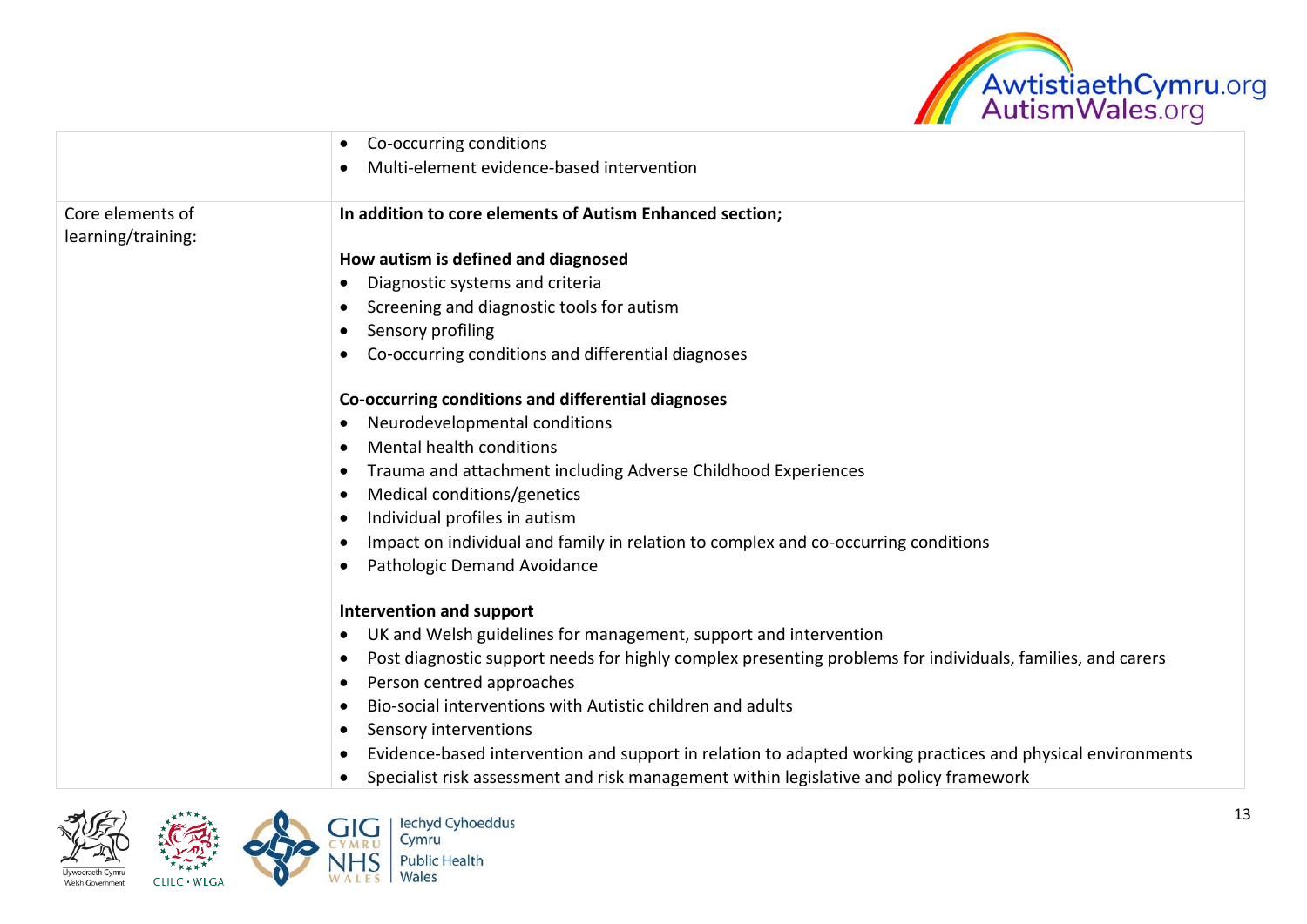

|                   | <b>Management and Service delivery</b><br>Multi-agency Partnership work<br>$\bullet$<br>Specialist supervision skills, training and consultancy<br>$\bullet$<br>Planning of service delivery<br>Capacity building<br>$\bullet$<br>Training others to screen, assess and diagnose<br>Consulting and supervising on assessment and diagnosis<br>$\bullet$ |
|-------------------|---------------------------------------------------------------------------------------------------------------------------------------------------------------------------------------------------------------------------------------------------------------------------------------------------------------------------------------------------------|
| Useful resources: | <b>SIGNS of Autism</b><br>The Birthday Party - https://AutismWales.org/en/community-services/i-work-with-children-in-health-social-care/the-birthday-<br>party/                                                                                                                                                                                         |
|                   | <b>SPCAHMS training - tbc</b>                                                                                                                                                                                                                                                                                                                           |
|                   | If you are commissioning training at this level please see the separate advice sheet on our website.                                                                                                                                                                                                                                                    |

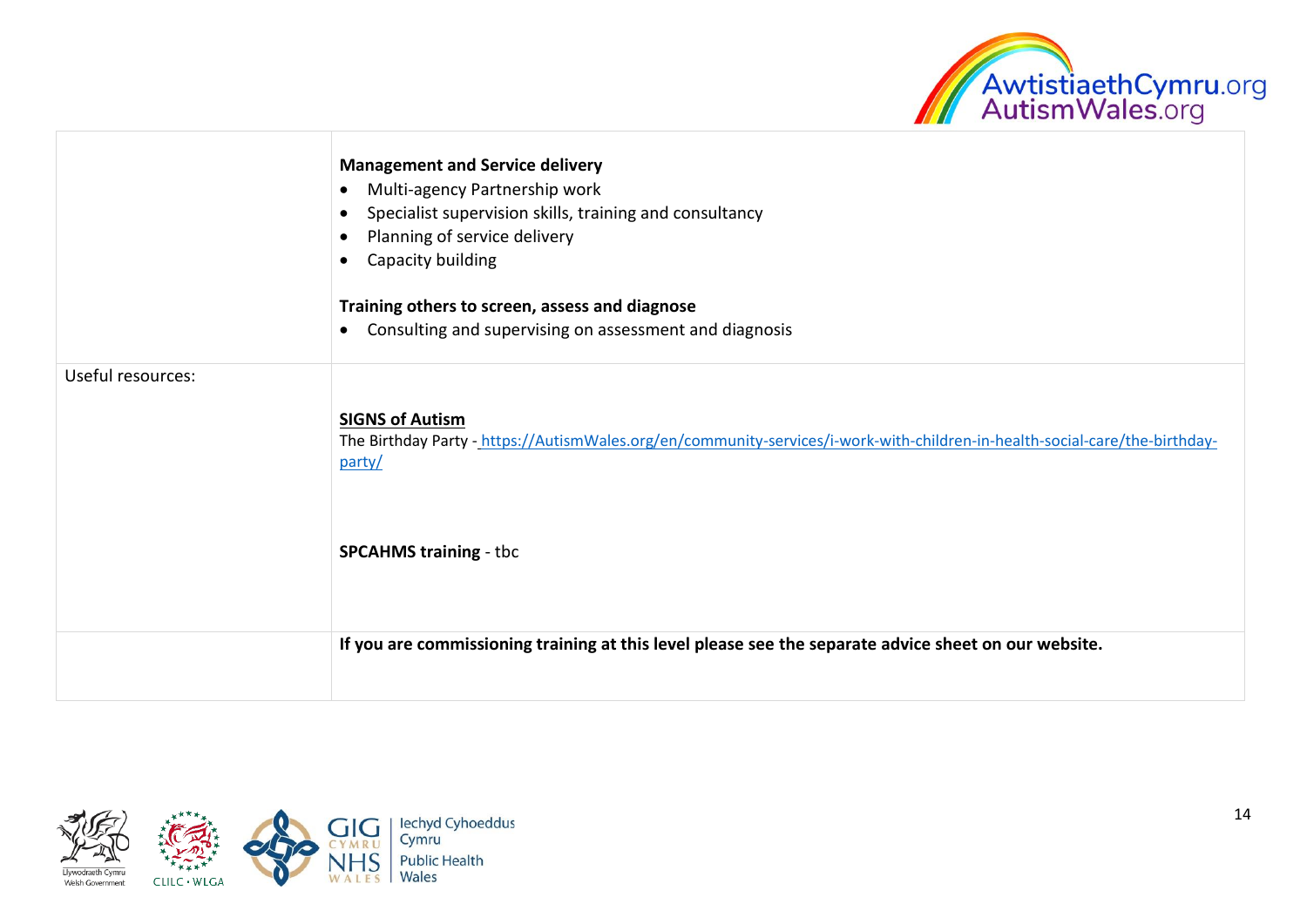## <span id="page-14-0"></span>**Appendix 1 – National Autism Team resources**

#### **Autism Aware scheme**

AwtistiaethCymru.org<br>AutismWales.org

This generic eLearning scheme provides a basic overview of autism and is supported by a certification scheme. Individuals can undertake the scheme here: [https://AutismWales.org/en/education/autism-aware-certification/](https://autismwales.org/en/education/autism-aware-certification/)

#### **Autism Aware Organisation**

and organisations can sign up to being an autism aware organisation here: [https://AutismWales.org/en/education/autism-aware-certification/autism-aware-organisations/](https://autismwales.org/en/education/autism-aware-certification/autism-aware-organisations/)

#### **Can You See Me? scheme**

This scheme aims to improve understanding (and therefore access) across all community provision. Targeted information for a range of businesses and services (such as high street shops, supermarkets, leisure and social activities, hairdressers, banks etc.) help staff to recognise when someone is autistic and to adapt their approach accordingly.

Autistic people are provided with resources to enable them to let others know they have autism.

More information can be found at: [https://AutismWales.org/en/i-am-autistic/resources-for-you/can-you-see-me/](https://autismwales.org/en/i-am-autistic/resources-for-you/can-you-see-me/) Can you see me? - [Awtistiaeth Cymru | Autism Wales | National Autism Team](https://autismwales.org/en/i-am-autistic/resources-for-you/can-you-see-me/)

#### **Employment scheme**

The scheme aims to increase knowledge and awareness of the needs of Autistic people amongst **those who are supporting them to secure employment**. The scheme includes e-learning resources available in video, PowerPoint or PDF formats, alongside a certification scheme. The resources are free to access via: [https://AutismWales.org/en/employment/i-support-autistic-people-seeking-employment/working-with-autism-scheme/](https://autismwales.org/en/employment/i-support-autistic-people-seeking-employment/working-with-autism-scheme/)

#### **Employer / HR Scheme**

The scheme aims to increase knowledge and awareness of the needs of Autistic people in the work place. It overviews the difficulties Autistic people experience in the work place and provides advice on how HR professionals / employers can make the workplace more accessible. The scheme includes an elearning resource available PowerPoint or PDF formats, alongside a certification scheme. The resources are free to access via: [https://AutismWales.org/en/employment/i-am-an-employer/employer-certificated-human-resources-scheme/](https://autismwales.org/en/employment/i-am-an-employer/employer-certificated-human-resources-scheme/)

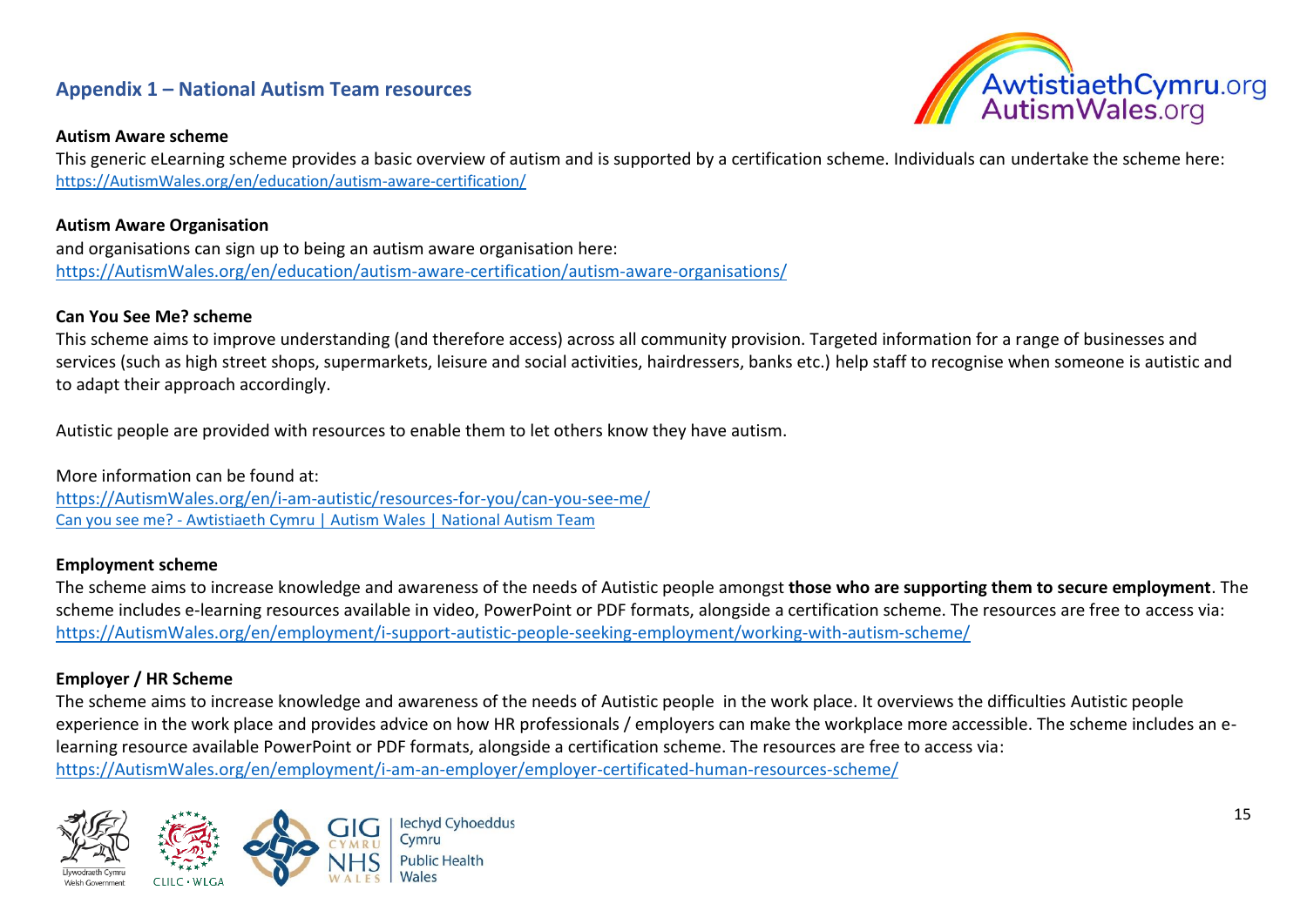#### **Learning about Autism –Early Years**



A whole school training programme, including a self-evaluation tool based on the Estyn and CSSIW inspection framework, a training video, a guide for early years settings, children's 'Teifi and Friends' cartoon and supportive resources is free to access and available here:

[https://AutismWales.org/en/education/i-work-in-an-early-years-setting/](https://autismwales.org/en/education/i-work-in-an-early-years-setting/)

#### **Learning about Autism –Primary School**

A whole school training programme, including a self-evaluation tool based on the Estyn inspection framework, training videos, a guide for mainstream primary schools, children's 'Autism Superhero' scheme and supportive resources is free to access and available here: [https://AutismWales.org/en/education/i-work-in-a-primary-school/](http://www.asdinfowales.co.uk/primary-school)

#### **Learning about Autism –Secondary School**

A whole school training programme, including a self-evaluation tool based on the Estyn inspection framework, training videos, a guide for mainstream secondary schools, pupil's 'Sgilti' animated film, and supportive resources is free to access and available here: [https://AutismWales.org/en/education/i-work-in-a-secondary-school/](https://autismwales.org/en/education/i-work-in-a-secondary-school/)

#### **Further Education**

[https://AutismWales.org/en/education/i-work-in-a-further-education-institute/training-films-for-tutor-and-teaching-support-staff/](https://autismwales.org/en/education/i-work-in-a-further-education-institute/training-films-for-tutor-and-teaching-support-staff/)

#### **Work based learning providers**

[https://AutismWales.org/en/education/i-am-a-work-based-learning-provider/training-film-resources-for-staff-students/](https://autismwales.org/en/education/i-am-a-work-based-learning-provider/training-film-resources-for-staff-students/)

#### **Housing Providers**

[https://AutismWales.org/en/community-services/i-work-in-housing/housing-certificated-training-scheme/](https://autismwales.org/en/community-services/i-work-in-housing/housing-certificated-training-scheme/)

#### **Emergency Services**

[https://AutismWales.org/en/community-services/i-work-in-the-emergency-services/emergency-services-training-film/](https://autismwales.org/en/community-services/i-work-in-the-emergency-services/emergency-services-training-film/)

#### **SIGNS of autism**

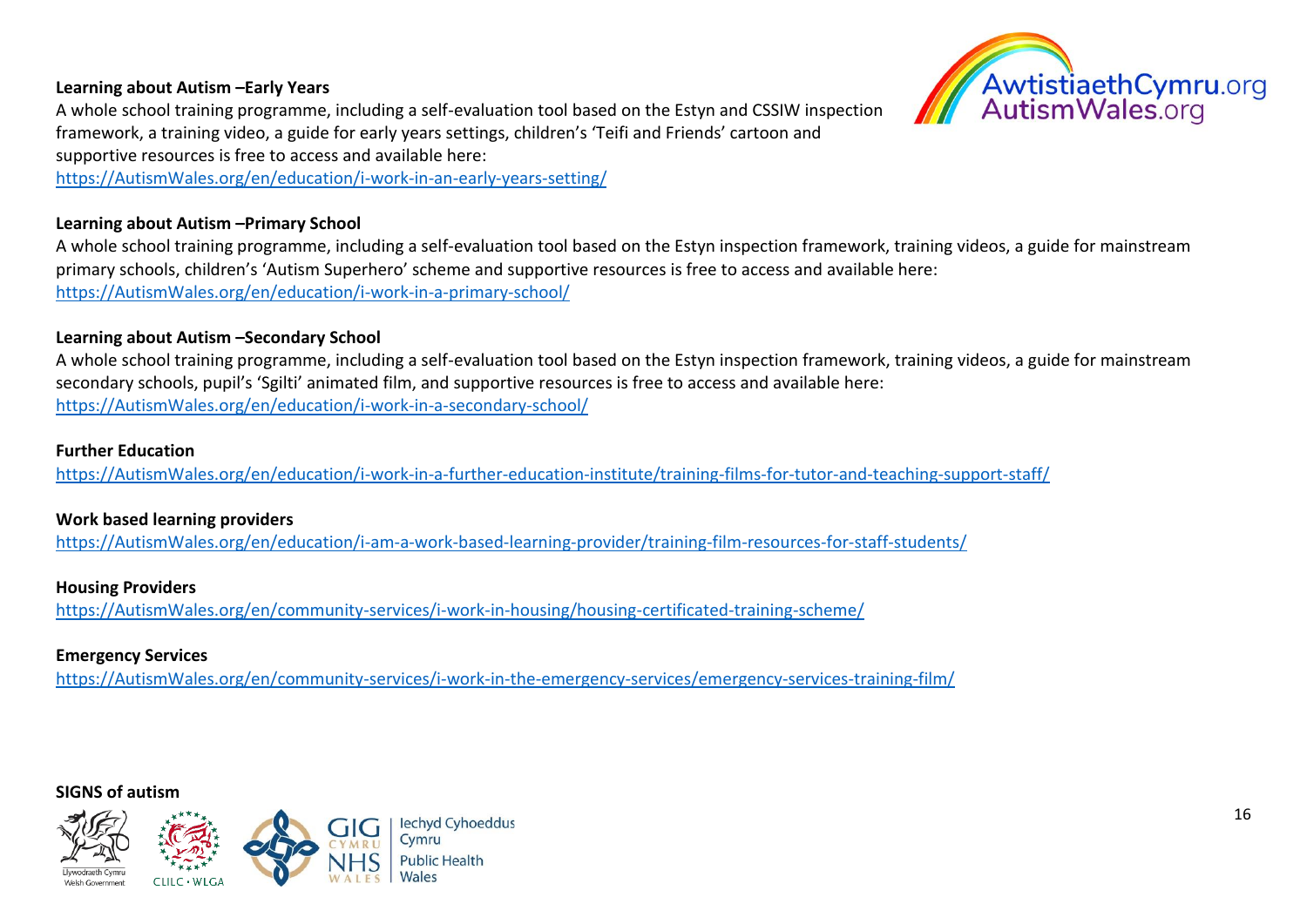Within the toolkit there is a specific section for referrers which includes tools, signs of Autism along with sample referral forms and other resources. The direct link to this section is:



The Birthday Party - [https://AutismWales.org/en/community-services/i-work-with-children-in-health-social-care/the-birthday-party/](https://autismwales.org/en/community-services/i-work-with-children-in-health-social-care/the-birthday-party/)